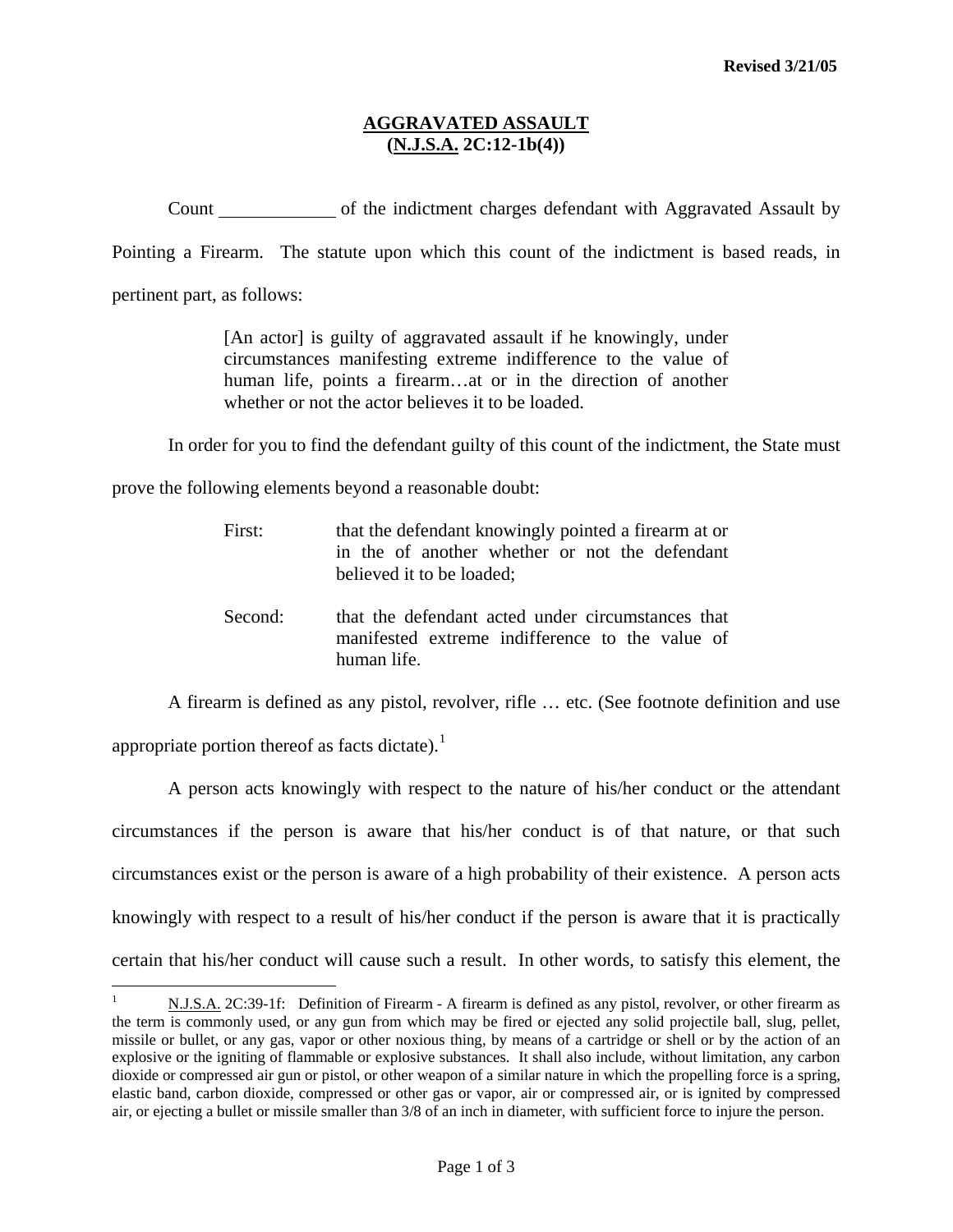## **AGGRAVATED ASSAULT (N.J.S.A. 2C:12-1b(4))**

State must prove beyond a reasonable doubt that when the defendant pointed the firearm, the defendant was aware that he/she was doing so or was aware that it was highly probable that his/her act would result in the pointing of the firearm in such a fashion.

## **[NOTE: When the actual person at whom or in whose direction the firearm is pointed is one other than the intended victim, add:**

**It is immaterial that (name of victim) was not the intended victim so long as the other elements of this crime have been proven to you beyond a reasonable doubt.)** 

Furthermore, it is unnecessary for the State to prove that the defendant believed the firearm was loaded.

 The second element the State must prove beyond a reasonable doubt is that the defendant acted under circumstances that manifest extreme indifference to the value of human life. The phrase "under circumstances manifesting extreme indifference to the value of human life" does not focus on defendant's state of mind, but rather on the circumstances under which you find the defendant acted. The State must prove beyond a reasonable doubt that defendant acted in a way that showed that the defendant was indifferent to whether or not the victim or another lived or died, that is, the defendant acted in a way which showed that defendant did not care that someone might be killed.

 To summarize, the State must prove two elements beyond a reasonable doubt in order for you to find the defendant guilty of this count:

- (1) That the defendant knowingly pointed a firearm at or in the direction of another whether or not the defendant believed it to be loaded;
- (2) That the defendant acted under circumstances manifesting extreme indifference to the value of human life.